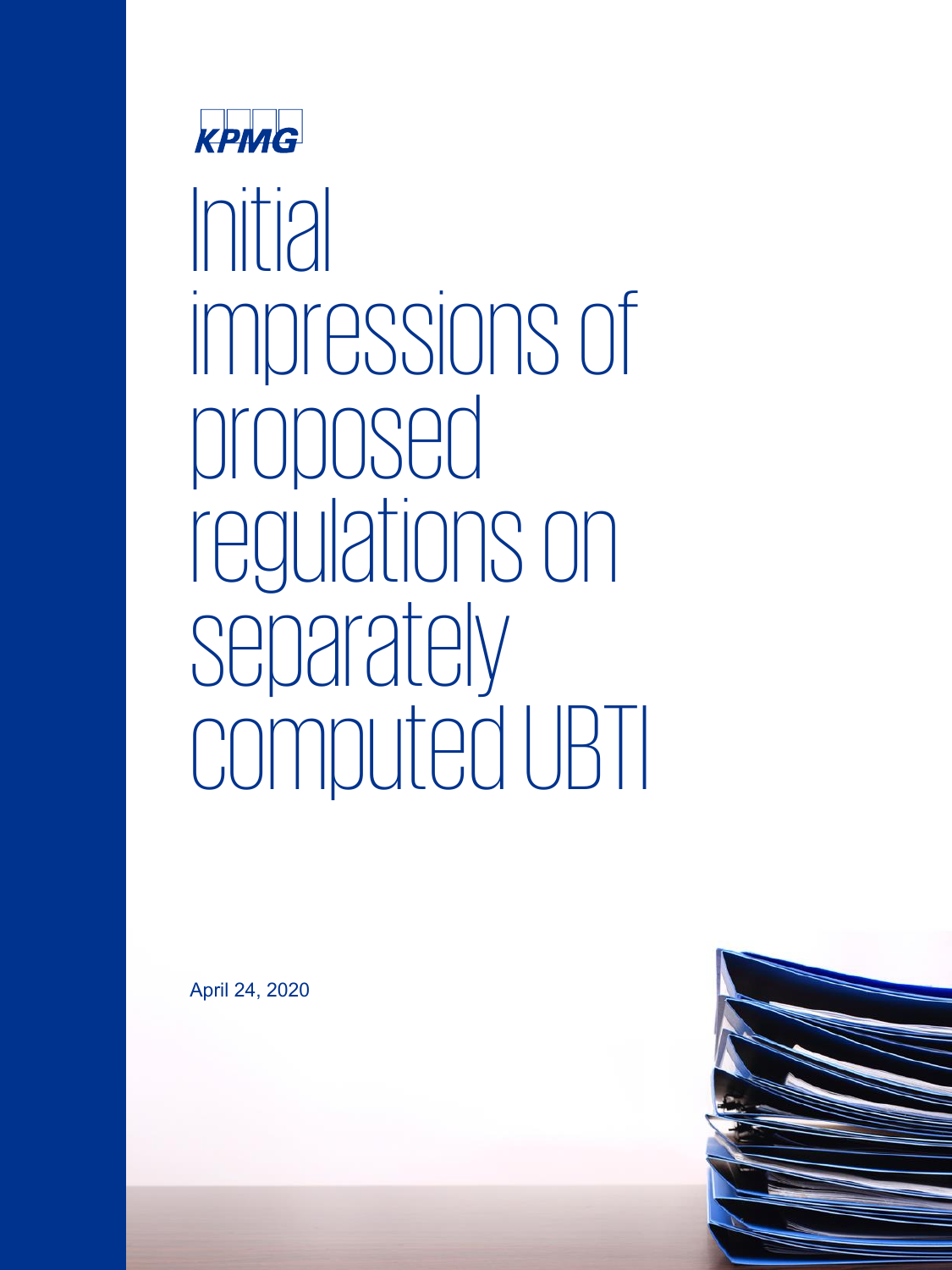Today, the U.S. Treasury Department and IRS published **[proposed regulations \(REG-106864-18\)](https://www.govinfo.gov/content/pkg/FR-2020-04-24/pdf/2020-06604.pdf)** [PDF 395 KB] that provide guidance on section 512(a)(6), which was added to the Code by the 2017 tax law (Pub. L. No. 115-97) that is often referred to as the "Tax Cuts and Jobs Act." Section 512(a)(6) requires tax-exempt organizations with more than one unrelated trade or business to calculate unrelated business taxable income (UBTI) separately with respect to each trade or business.

The proposed regulations generally follow the approach taken in prior guidance on section 512(a)(6) provided in Notice 2018-67, although they make a number of modifications in response to comments from tax-exempt organizations on the Notice. The proposed regulations would generally treat much investment activity as a single trade or business and would classify most other unrelated business activities by using only the first two digits of the North American Industry Classification System (NAICS) code that most accurately describes the trade or business, rather than the more detailed six-digit NAICS codes proposed in Notice 2018-67.

The proposed regulations provide that in interpreting and applying section 512(a)(6), organizations may rely either on the proposed regulations, in their entirety, on Notice 2018-67, or on a reasonable, good faith interpretation of sections 511 to 514 only until the beginning of the first tax year after final regulations are issued. This suggests that organizations may be expected to implement the final regulations beginning the first tax year after they are published—which for calendar year taxpayers could be as early as January 1, 2021, if Treasury meets its stated goal of finalizing these regulations before the end of the year. However, if requested, Treasury could in final regulations extend this reliance on the proposed regulations, Notice 2018-67, and other reasonable, good faith interpretations of the statute, to provide organizations with a reasonable period (e.g., one year) to transition to the final regulations.

Comments regarding the proposed regulations and requests for a public hearing must be submitted by June 23, 2020.

### Investment activities

The proposed regulations provide that tax-exempt organizations may treat certain investment activities collectively as a single unrelated trade or business. In particular, for most organizations,<sup>[1](#page-1-0)</sup> all income, deductible expenses, and losses derived from the following investments could be aggregated in computing UBTI from those investments:

- Qualifying partnership interests (QPIs);
- Qualifying S corporation interests; and
- Debt-financed property or properties (within the meaning of section 514).

As in Notice 2018-67, QPIs are generally defined as partnership interests that meet one of two tests:

- **A de minimis test**, which the exempt organization satisfies if it holds directly no more than 2% of the profits interest and no more than 2% of the capital interest of the partnership; or
- **A control test**, which the exempt organization satisfies if it directly holds no more than 20% of the capital interest and does not control the partnership, taking into account all facts and circumstances.

<span id="page-1-0"></span> $\overline{\phantom{a}}$ <sup>1</sup> The rules in the proposed regulations for social clubs described in section 501(c)(7), voluntary employees' beneficiary associations described in section 501(c)(9), and supplemental unemployment benefits trusts described in section 501(c)(17), all of which are subject to the special UBIT rules of section 512(a)(3), are somewhat different and not summarized in this TaxNewsFlash.

<sup>© 2020</sup> KPMG LLP, a Delaware limited liability partnership and the U.S. member firm of the KPMG network of independent member firms affiliated with KPMG International Cooperative ("KPMG International"), a Swiss entity. All rights reserved. Printed in the U.S.A. The KPMG name and logo are registered trademarks or trademarks of KPMG International.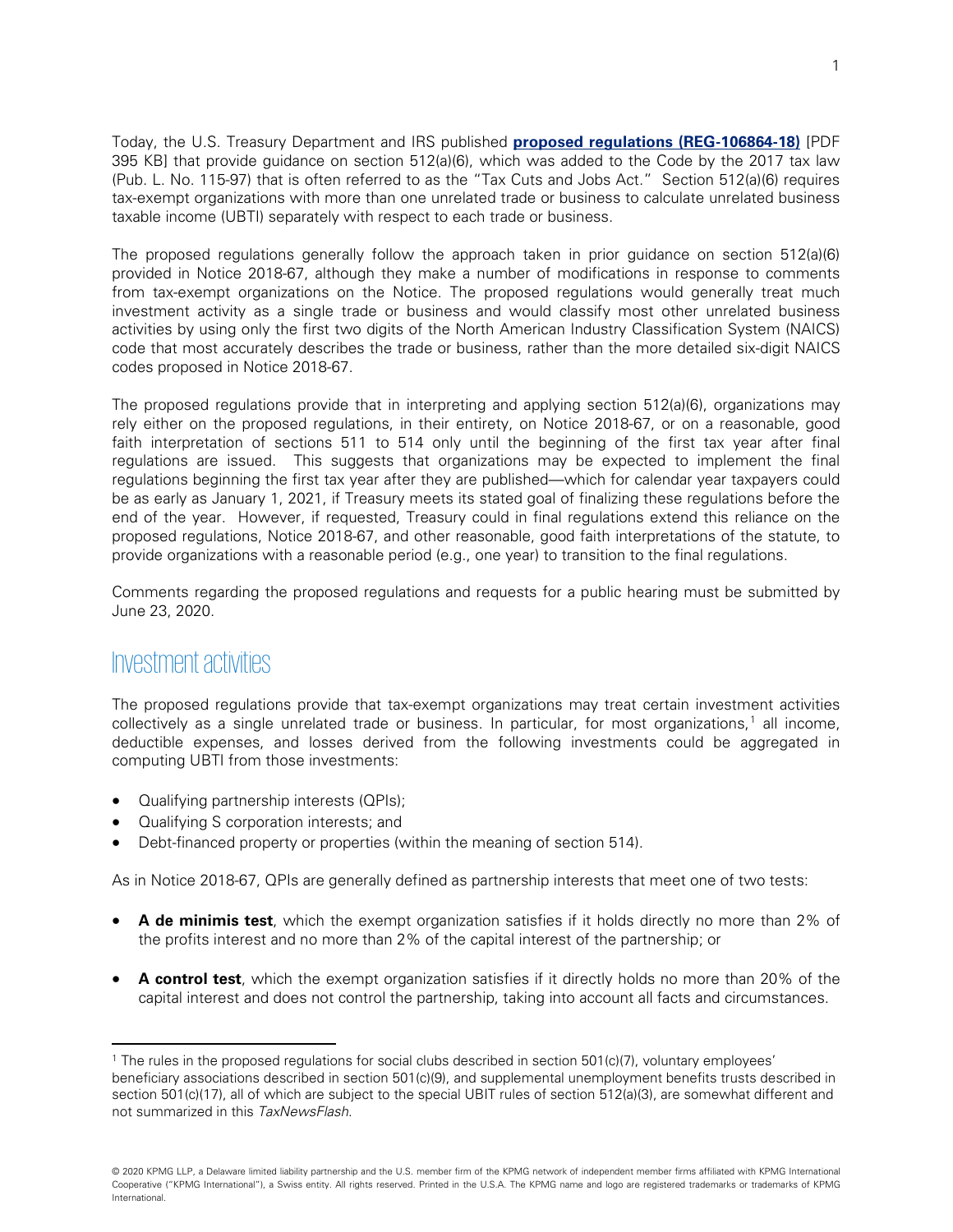However, in response to comments on Notice 2018-67, several modifications were made to the control test. Notably, while the control test in Notice 2018-67 looked to whether the exempt organization had "control or influence" over the partnership the proposed regulations revised the control test to remove the reference to "influence." In addition, the proposed regulations clarify that an organization would have control over a partnership if the organization "by itself" (as opposed to with other partners) may require the partnership to perform or not perform any act that significantly affects the operations of the partnership or may appoint or remove a "majority" (as opposed to any) of the partnership's directors (or any of the partnership's officers or employees). The proposed regulations, like Notice 2018-67, also indicate that control would exist if any of the exempt organization's officers, directors, trustees, or employees have rights to participate in the management of the partnership or conduct the partnership's business at any time.

In addition, in response to comments on Notice 2018-67, the interests of disqualified persons do not need to be taken into account under the proposed regulations in applying the percentage thresholds of the de minimis and control tests. Rather, only the interests of supporting organizations and controlled entities must be combined with those of the organization itself and, further, only need to be combined in the case of the control test, not the de minimis test.

Finally, the proposed regulations provide a "look-through" rule that allows aggregation of some investments in "fund of funds" partnerships. Under the look-through rule, if an organization directly holds more than 20% of the capital interest of, but does not control, a partnership, then any lower-tier partnership (held indirectly through the directly-held partnership interest) could be a QPI if the indirectlyheld partnership interest meets the requirements of the de minimis test.

The proposed regulations temporarily maintain the "transition rule" that was provided in Notice 2018-67, under which a partnership interest acquired prior to August 21, 2018, may be treated as comprising a single trade or business for purposes of section 512(a)(6). The proposed regulations helpfully clarify that a partnership interest acquired prior to August 21, 2018, will continue to meet the requirement of this transition rule even if the organization's percentage interest in such partnership subsequently changes. However, under the proposed regulations, an organization's ability to rely on the transition rule ends at the beginning of the first tax year after final regulations under section 512(a)(6) are issued.

Similar to the Notice, the proposed regulations allow exempt organizations to rely upon the Schedule K-1 provided by a partnership for purposes of the de minimis and the control test in certain circumstances. Once an organization designates a partnership interest as a QPI, it cannot subsequently identify trades or businesses of the partnership using the NAICS codes, unless and until the partnership does not qualify as a QPI, in which case, the organization would be required to identify the partnership's trades or businesses using NAICS codes.

A qualified S corporation interest would be an S corporation interest that meets either the de minimis or control test for QPIs (looking to ownership of stock rather than profits interest).

## Other business activities

Under the proposed regulations, most other business activities would be classified pursuant to 2-digit NAICS codes, as opposed to the more specific 6-digit NAICS codes proposed in Notice 2018-67, which were widely criticized by commenters. (**[NAICS codes](https://www.census.gov/eos/www/naics/2017NAICS/2017_NAICS_Manual.pdf)** [PDF 7.3 MB] identify trades or businesses in 20 economic sectors.) However, the following activities would automatically be treated as separate trades or businesses under the proposed regulations:

• **Specified payments from controlled entities.** All "specified payments" (that is, interest, rents,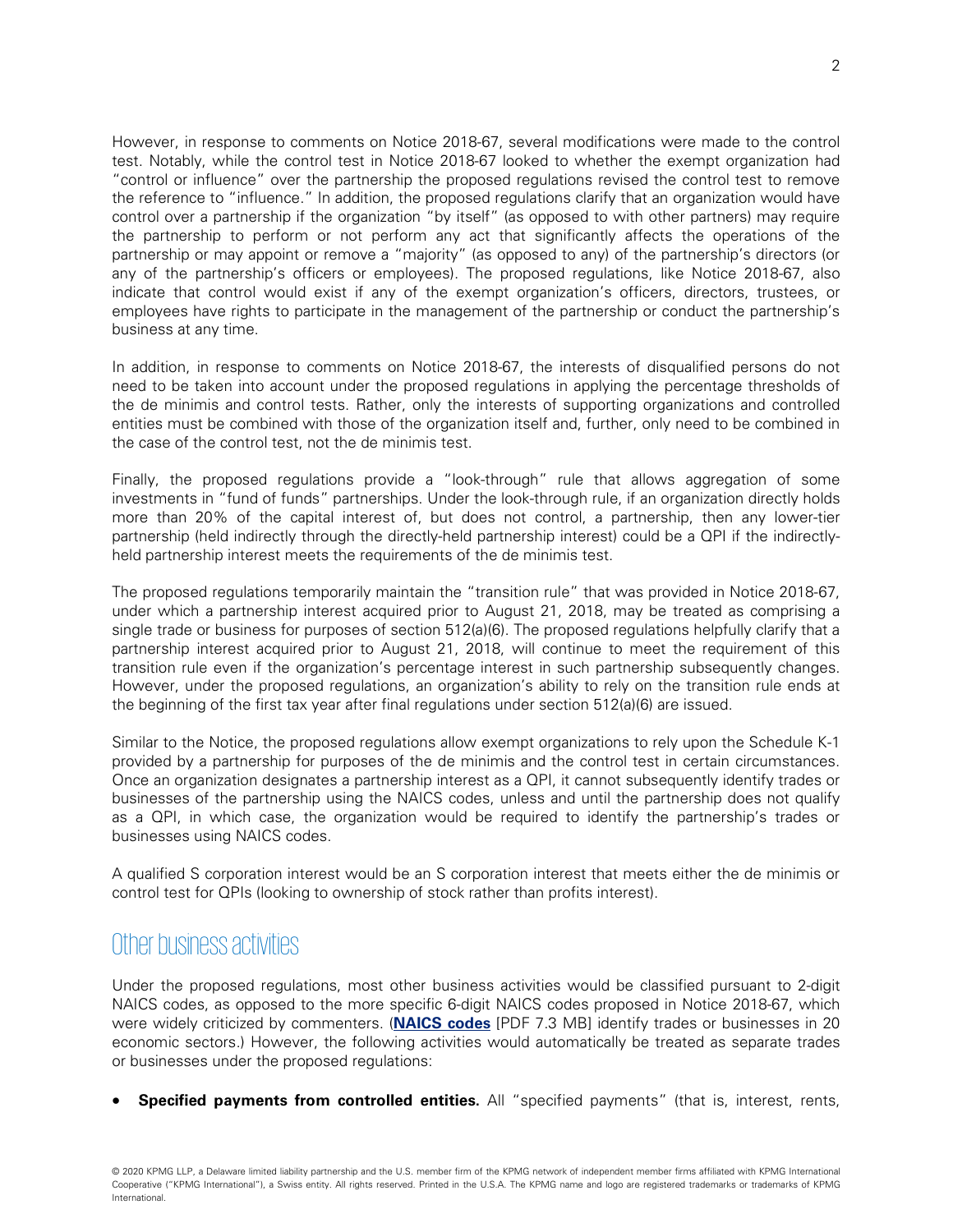royalties, and annuity payments described in section 512(b)(13)(C)) received by a controlling taxexempt organization from an entity that it controls (within the meaning of section 512(b)(13)(D)) would be treated as gross income from a separate unrelated trade or business. If a controlling organization receives specified payments from two different controlled entities, the payments from each controlled entity would be treated as a separate unrelated trade or business.

- **Certain amounts derived from controlled foreign corporations (CFCs).** All amounts included in UBTI under section 512(b)(17) would be treated as income derived from a separate unrelated trade or business.
- **S corporation interests.** Any S corporation interest, other than a qualified S corporation interest, would be treated as an interest in a separate unrelated trade or business.

Once an exempt organization identifies a two-digit NAICS code for the trade or business, it would not be able to change it unless the NAICS code originally identified was erroneous.

## Net operating losses (NOLs)

Under section 512(a)(6), NOLs arising in a tax year beginning before January 1, 2018 ("pre-2018 NOLs") may be taken against aggregate UBTI, while NOLs arising in a tax year beginning after December 31, 2017 ("post-2017 NOLs") may only be taken against UBTI from the trade or business from which the post-2017 NOL arose. The proposed regulations provide that an exempt organization with both pre-2018 NOLs and post-2017 NOLs would have to deduct its pre-2018 NOLs from its aggregate UBTI before deducting any post-2017 NOLs from the UBTI of the separate trade or business that gave rise to the NOL. The proposed regulations further indicate that pre-2018 NOLs would have to be taken against aggregate UBTI in the manner that results in maximum utilization of the pre-2018 NOLs in a tax year.

#### Charitable contributions

Section 512(b)(10) permits tax-exempt corporations to take charitable contribution deductions under section 170 up to 10% of the UBTI, while section 512(b)(11) limits the deduction of tax-exempt trusts to the percentage limitations applied to individuals under section 170(b)(1)(A) and (B) determined with reference to UBTI. The proposed regulations provide that in applying these percentage limitations, exempt organizations would use aggregate UBTI computed pursuant to section 512(a)(6).

#### Allocation of expenses

The preamble to the proposed regulations state that rules regarding the methods of allocating expenses, depreciation, and similar items between unrelated business activities and exempt activities or between separate unrelated business activities will be issued in separate proposed regulations. However, these proposed regulations provide that using one method—the "unadjusted gross-to-gross method"—is not reasonable. An "unadjusted gross-to-gross method" is a revenue-based method that does not account for differences in the prices charged for an activity.

## Public support tests

The proposed regulations would revise the "public support tests" that section 501(c)(3) organizations use to qualify as public charities (as opposed to private foundations) by permitting an organization to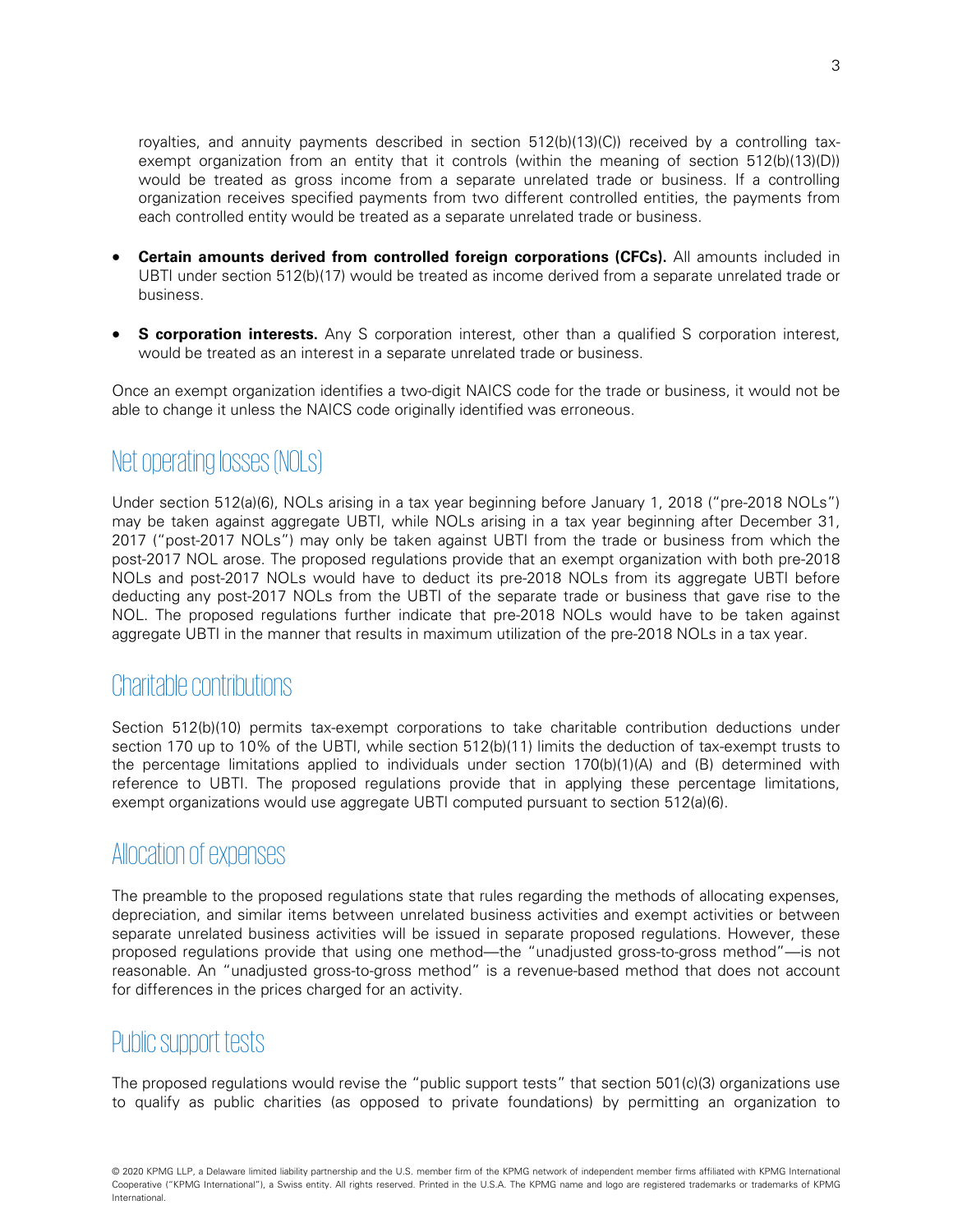aggregate net income and net losses from all of its unrelated business activities for purposes of determining whether the organization is publicly supported.

# Subpart F and global intangible low-taxed income

As in Notice 2018-67, the proposed regulations clarify that inclusions of subpart F income under section 951(a)(1)(A) and global intangible low-taxed income (GILTI) under section 951A(a) are treated in the same manner as dividends for purposes of section 512(b)(1).